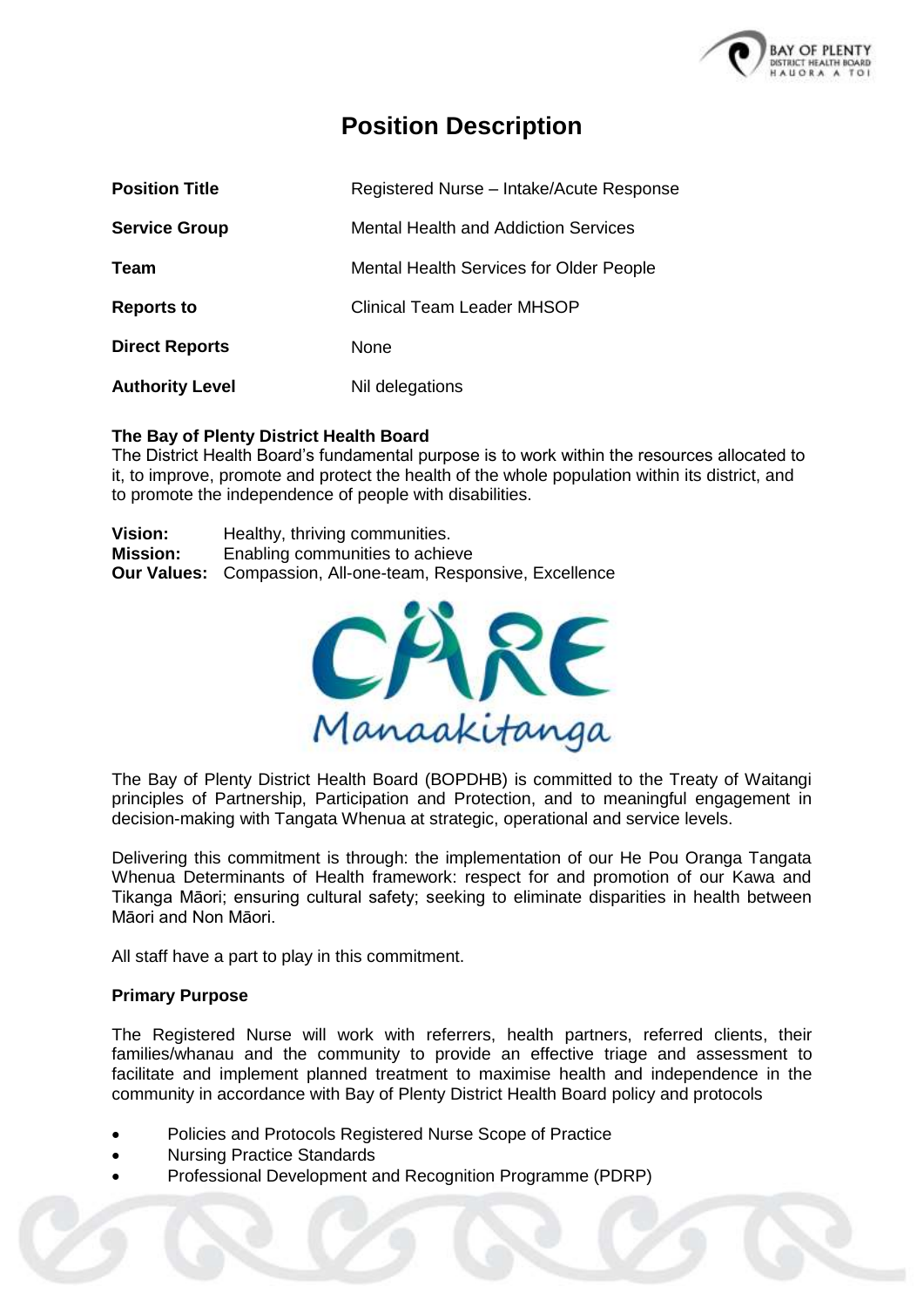

- Provide appropriate delegation and direction to Enrolled Nurses and to Health Care **Assistants**
- Practice in accordance with the partnership inherent in the Treaty of Waitangi
- Duly Authorised Officer (Mental Health [Compulsory Assessment and treatment] Act, 1992)

The Registered Nurse will contribute to, and be guided by national strategic service directive such as the New Zealand Health Strategy, Guidelines for Specialist Health Service for Older People, Health of Older People Strategy, Recovery and Strength modes, Mental Health and & Addiction Service for Older People and Dementia Service, New Framework for Dementia Care

#### **Principal Accountabilities**

#### **1. Management of Nursing Care**

- Undertakes a comprehensive and accurate nursing assessment of clients' using suitable assessment tools underpinned by evidenced based knowledge. Giving highest priority to assessment and management of clinical risk.
- Contributes to care planning, involving clients and demonstrates an understanding of clients' rights to make informed decisions. The principles and practice of partnership and care reflects client's preferences.
- Ensures the client, family/whanau are provided with appropriate information to make informed decisions.
- Utilise person-specific risk management, relapse planning and care strategies
- Recovery/Person Centre Care principles are utilised and incorporated.
- Provides nursing care according to plan and undertakes clinical practice procedures and skills in a competent and safe way.
- Complete certification for and provide nursing care to clients receiving ECT.
- Able to discuss ethical issues related to area of practice with clients/families and the health care team.
- Timely management of referrals, transfer of care within the team and to other appropriate health / community services.
- Ensures documentation is current, accurate, and timely and maintains confidentiality within a legal and ethical framework.
- Client contacts are clearly and objectively documented in the client's clinical file.
- Demonstrates computer skills necessary to organise data for essential care delivery and demonstrates an ability to access information systems as appropriate.
- Evaluates client's progress toward expected outcomes, including treatments and health education, in collaboration with the client/family and the health care team.
- Evaluates the effectiveness of nursing care seeking assistance and knowledge as necessary.
- Educates client to maintain and promote health according to client needs.
- Takes appropriate nursing actions in emergencies and other situations that compromise client safety. Client care is implemented in a safe, effective and timely manner.
- Actively engages in and effectively utilises clinical supervision and offers/provides this to clinical staff within the Mental Health & Addiction Service as appropriate as per the Mental Health & Addiction Service Clinical Supervision Policy.
- Takes responsibility for maintaining own professional development, including mandatory organisational requirements, updating knowledge to reflect best practice and sharing knowledge with others.

Registered Nurse – Intake/Acute Response Director of Nursing 221118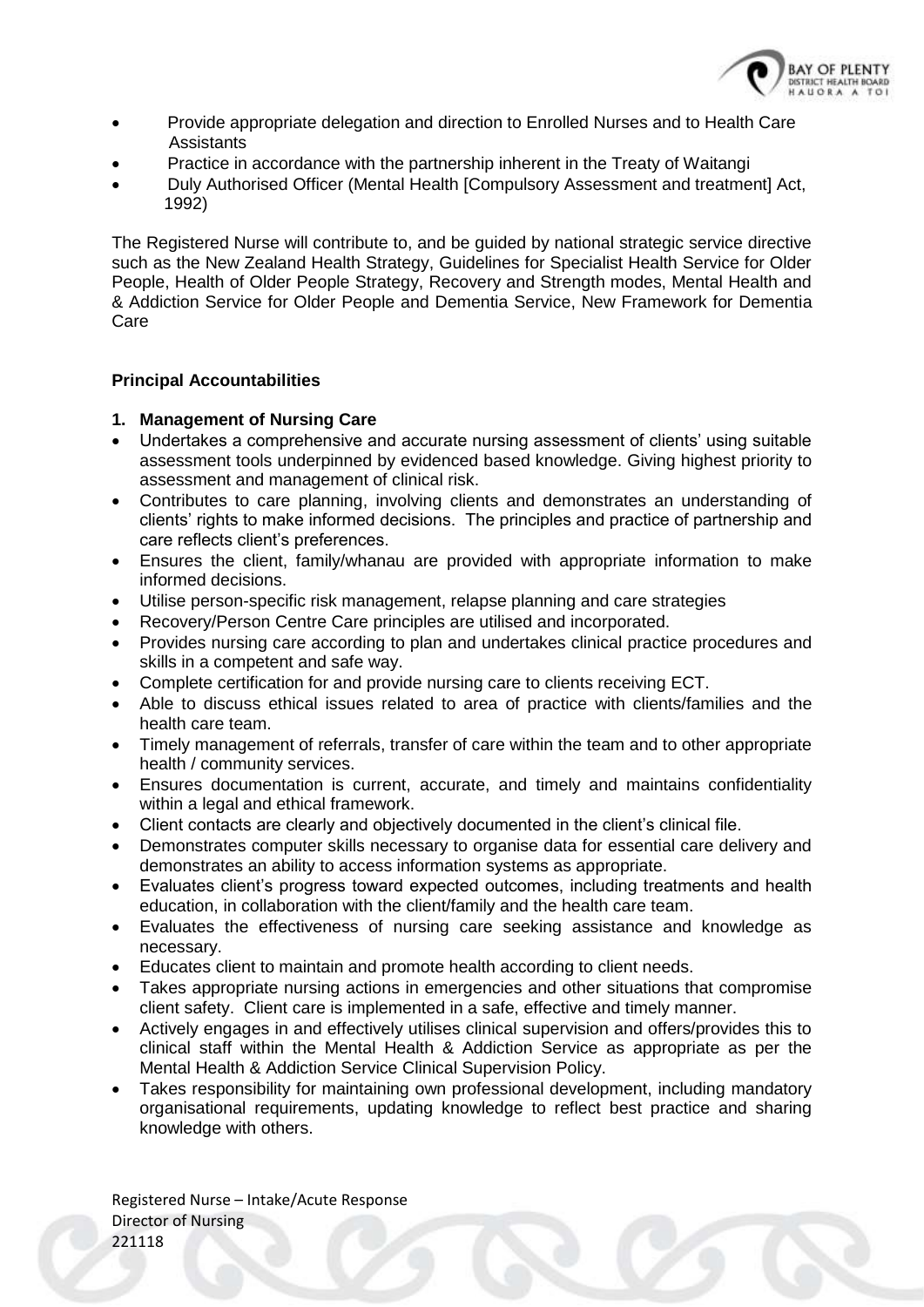

 Contributes to the support, direction and teaching of colleagues to enhance professional development. Provides guidance and support to students, graduate nurses and other allied health professionals new to the clinical area.

#### **2. Professional Responsibility**

- Practices safely based on professional, ethical and legal standards in accord with relevant legislation, codes and policies and upholds client rights derived from the legislation.
- Demonstrates commitment to the Treaty of Waitangi, the application of the Treaty to practice and the improvement of Maori health status.
- Practices nursing in a manner that the client determines as culturally safe.
- Promotes an environment that enables client safety, independence, quality of life and health.
- Participates in regular Performance Reviews and contributes to Peer Review.
- Maintains infection control principles.
- Evaluates environmental safety, completes hazard identification and risk assessments.
- Proactive and responsible in maintaining health and safety for clients, staff and public.
- Ensures that work skills, knowledge and professional perspectives are made available to assist mental health staff in a positive, proactive and professional manner.
- Participates in Professional Peer Review.

#### **3. Interpersonal Relationships**

- Initiates, maintains and concludes therapeutic interpersonal interactions with clients.
- Utilises clear lines of communication and professional and individual accountability for practice is demonstrated.
- Communicates effectively, positively and courteously with client, family, whanau and the health care team
- Engages in a collaborative service delivery approach with colleagues and other Mental Health Services to best meet the client's needs.
- Works as an active, positive, creative and supportive member of a multi-disciplinary team.
- Resolves problems and conflicts effectively using organisational structures and processes.
- Practices nursing in partnership with the client acknowledging family/whanau perspectives and supports their participation in services

#### **4. Inter-professional Health Care and Quality Improvement**

- Collaborates and co-ordinates care with other health professionals to ensure a quality service.
- Present referrals and crisis/acute cases for discussion at MDT meetings concisely with attention to all relevant information and participates in decision-making.
- Maintains and documents information necessary for continuity of care and recovery.
- Develops a discharge plan and follow up care in consultation with the client, family and other health team members.
- Develop effective relationships with Aged Residential Care Facilities and respond to enquiries and referrals from them in a timely manner
- Demonstrates knowledge of community services and resources. Establishes and maintains networking relationships with GPs, relevant government and community agencies and provides consultation as necessary.
- Participates in continual quality improvement activities/service development to monitor and improve standards of nursing.
- Involves target group(s) in the planning, provision and monitoring of services.
- Participates in review and audit of practice and policies based on research.

Registered Nurse – Intake/Acute Response Director of Nursing

221118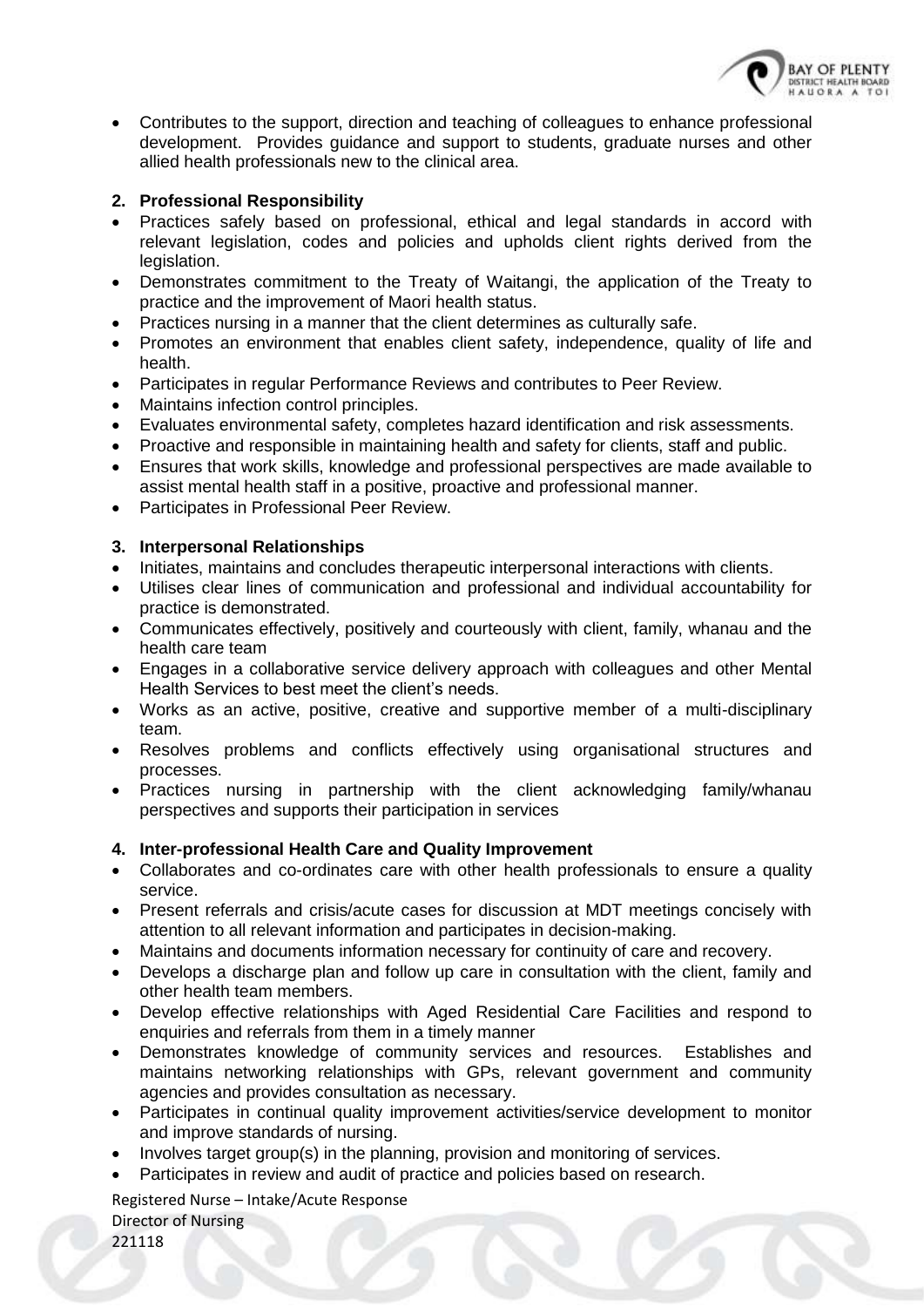

- Acknowledges respects and utilises the skills and knowledge of colleagues from the team and other Mental Health & Addiction Services in the delivery of care.
- Attends and participates in the Mental Health & Addiction Service in-service programme.
- Undertakes additional courses to promote personal and professional development.
- Maintains BOPDHB and Mental Health & Addiction Service mandatory certifications and additional clinical skills relevant to area.
- Maintains a professional portfolio
- Maintains an up-to-date knowledge of care/treatment/research in the area of intellectual disability dual diagnosis and community mental health.
- Participates in service evaluation as require.

A function of BOPDHB is to provide a 24-hour service. This may at times necessitate you being required to change duties or transfer to another ward or department to ensure adequate coverage.

This position description is not exhaustive and the incumbent may be requested to perform any reasonable task within the scope of the position as requested by the Line Manager

This position description will be reviewed from time to time in consultation with the incumbent.

#### **Key Relationships**

| <b>Internal</b>                                                                                                                                                                                                                   | <b>External</b>                                                                                                                                                                         |
|-----------------------------------------------------------------------------------------------------------------------------------------------------------------------------------------------------------------------------------|-----------------------------------------------------------------------------------------------------------------------------------------------------------------------------------------|
| Nurse Leader MH&AS<br>Nurse Educator MH&AS<br>Allied Health<br>Clients, Caregivers, Families/Whanau<br>Medical Staff<br>Regional Maori Health Services<br>Consumer Advisor & Family/Whanau<br>Advisor<br><b>Speciality Nurses</b> | <b>Aged Residential Care Facilities</b><br>Community based health services<br>General Practitioners and other health<br>$\bullet$<br>professionals<br>Non-government organisations<br>٠ |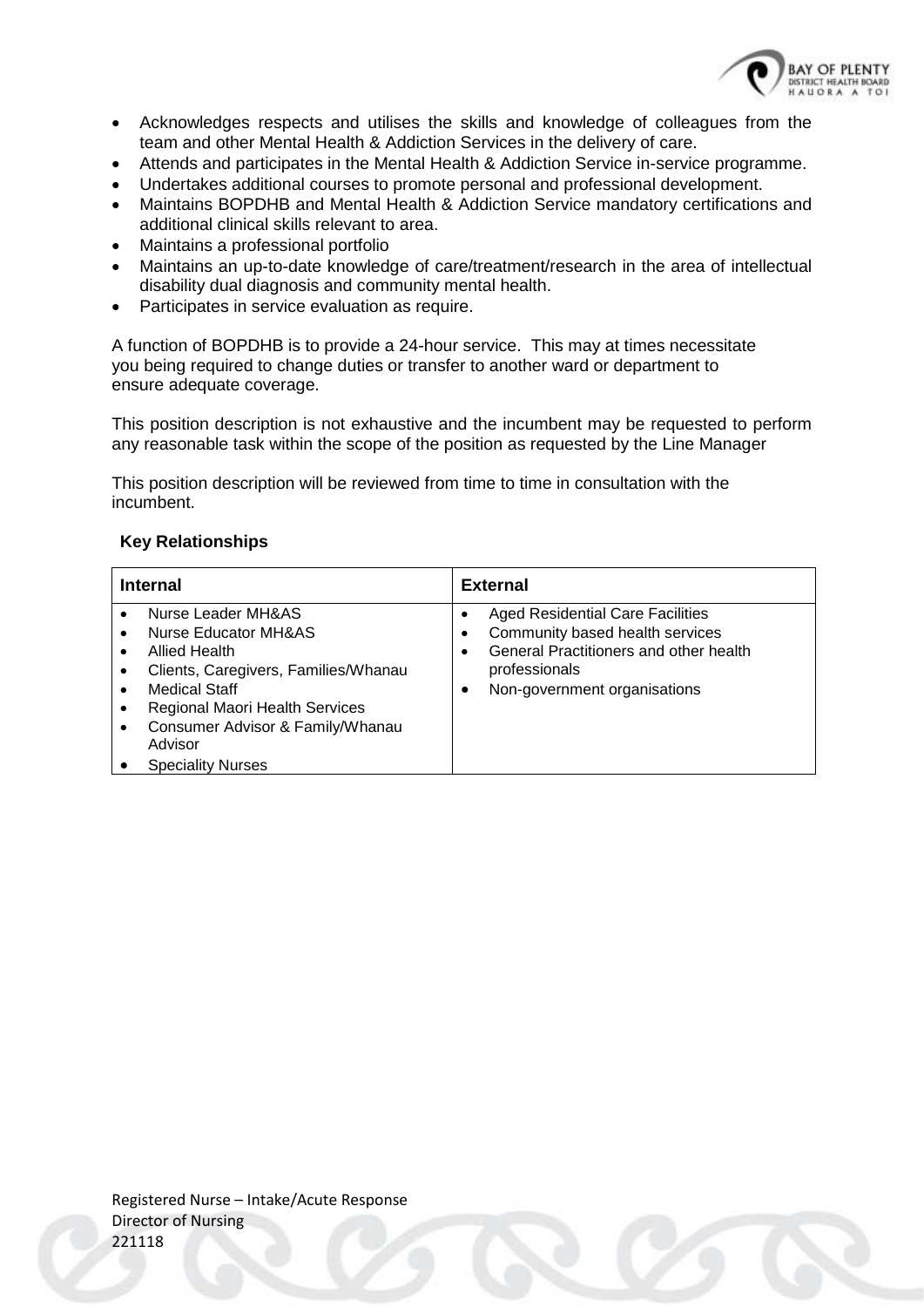

#### **Success Profile – Intake-Acute Response**

|                               | <b>CARE Values - Manaakitanga Who am I?</b>                                                                                                                                                                                                                                                                                                                                                                                                                                                                                                                                                                 | <b>Experience - What have I done?</b>                                                                                                                                                                                                                                                                                                                                                                                                                                                                                                                        |
|-------------------------------|-------------------------------------------------------------------------------------------------------------------------------------------------------------------------------------------------------------------------------------------------------------------------------------------------------------------------------------------------------------------------------------------------------------------------------------------------------------------------------------------------------------------------------------------------------------------------------------------------------------|--------------------------------------------------------------------------------------------------------------------------------------------------------------------------------------------------------------------------------------------------------------------------------------------------------------------------------------------------------------------------------------------------------------------------------------------------------------------------------------------------------------------------------------------------------------|
| ٠<br>٠<br>٠<br>٠<br>$\bullet$ | Caring, empathetic, open and supportive<br>Respect each individual, polite and non-<br>judgemental<br>Able to build a rapport, actively listen to<br>patients, show understanding and make<br>a difference<br>An effective communicator, work as a<br>team member, professional, calm, willing<br>and patient focused<br>Share knowledge, develop self and<br>others, will speak up about practice<br>issues and give/receive constructive<br>feedback<br>Involve the team/ patients/ families in<br>decisions<br>Self-aware, consistent, confident,<br>flexible, pay attention to detail and plan<br>ahead | Experience of working within a<br>$\bullet$<br>community mental health team<br>Experience working with clients aged 65<br>$\bullet$<br>years and over with a mental illness and<br>age related illness<br>Ability to demonstrate a sound<br>$\bullet$<br>knowledge and understanding of mental<br>illness and risk assessment in relation to<br>mental health care and associated illness<br>in the aged<br>Knowledge of appropriate legislation and<br>$\bullet$<br>services                                                                                |
|                               | Competencies - What am I capable of?                                                                                                                                                                                                                                                                                                                                                                                                                                                                                                                                                                        | Knowledge - What do I know?                                                                                                                                                                                                                                                                                                                                                                                                                                                                                                                                  |
| $\bullet$<br>٠<br>$\bullet$   | Able to demonstrate a commitment to<br>quality<br>Adaptable and embrace change<br>Showing a professional demeanour and<br>high level of personal integrity<br>Well-developed problem solving and<br>critical thinking skills<br>Can utilise well-developed written and<br>verbal communication skills<br>Demonstrating the application of the<br>Treaty of Waitangi in practice<br>Providing a culturally safe environment for<br>clients and whanau<br>The ability to prioritise a varied workload                                                                                                         | Registered Nurse with current practising<br>$\bullet$<br>certificate (Mental Health Scope of<br>Practice)<br>Competent PDRP portfolio<br>٠<br>Post-graduate qualification with an aged<br>$\bullet$<br>care focus<br>Demonstrated commitment to post-<br>$\bullet$<br>registration study & professional<br>development<br>Duly Authorised Officer Mental Health<br>Act<br>Computer competent<br>$\bullet$<br>Knowledge and understanding of<br>$\bullet$<br>research findings to support evidence<br>based practice.<br><b>Current valid Driving Licence</b> |

You agree to demonstrate flexibility and a willingness to perform a variety of tasks to promote and support BOPDHB initiatives.

You are required to meet the Health and Safety at Work Act 2015 requirements as set out in the BOPDHB Health and Safety policies and protocols. This includes completing successfully any health and safety training provided by the BOPDHB.

Registered Nurse – Intake/Acute Response Director of Nursing 221118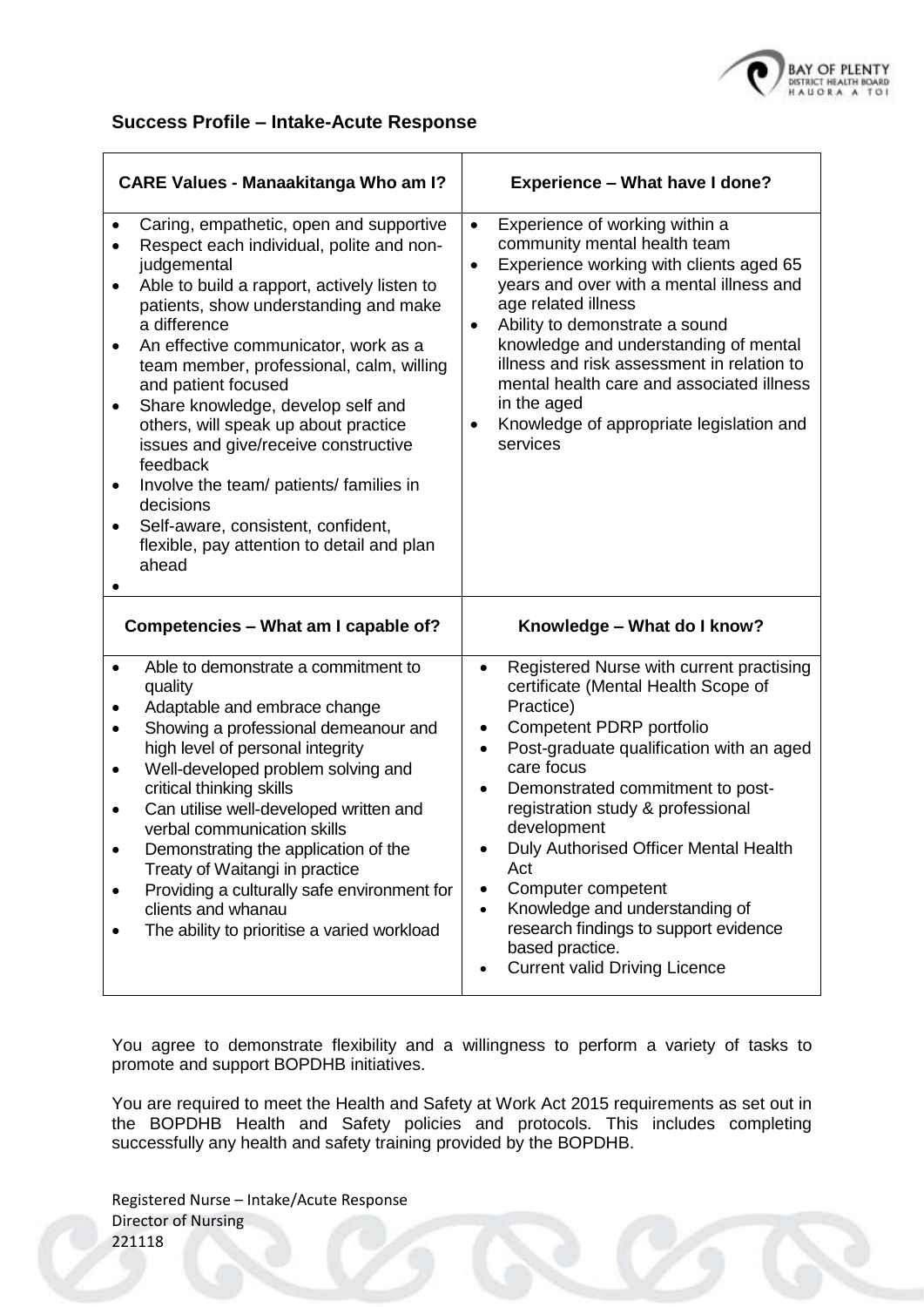

You are required to maintain a standard of health which will allow for the performance of all duties and functions of the position. All BOPDHB sites are smokefree environments.

#### **Health Practitioners Competence Assurance Act 2003**

- 1. You are required to maintain your current competency based practicing certificate.
- 2. You must notify your Manager of any changes to scope or conditions on practice (determined by Regulatory Authority).
- 3. You must complete the requirements of any competency programme.
- 4. You must notify your employer of concerns relating to the risk of harm to the public of another health practitioner practicing below the required standard of competence.
- 5. Know the provisions of the HPCA Act as the governing legislation.

#### **Vulnerable Children Act 2014**

Due to this position having contact with children and the BOPDHB's commitment to child protection, you will be subject to 'safety checks' under the Vulnerable Children Act at the time of hire and thereafter as per the relevant legislation.

#### **Position Holders Declaration**

I certify that I have read, understand, and agree to this position description.

**Name:** \_\_\_\_\_\_\_\_\_\_\_\_\_\_\_\_\_\_\_\_\_\_\_\_\_\_\_\_\_\_\_\_\_\_\_\_\_\_\_\_\_\_\_\_\_\_\_\_\_\_\_\_\_\_\_\_\_\_\_\_\_ Signature:

**Date:** \_\_\_\_\_\_\_\_\_\_\_\_\_\_\_\_\_\_\_\_\_\_\_\_\_\_\_\_\_\_\_\_\_\_\_\_\_\_\_\_\_\_\_\_\_\_\_\_\_\_\_\_\_\_\_\_\_\_\_\_\_